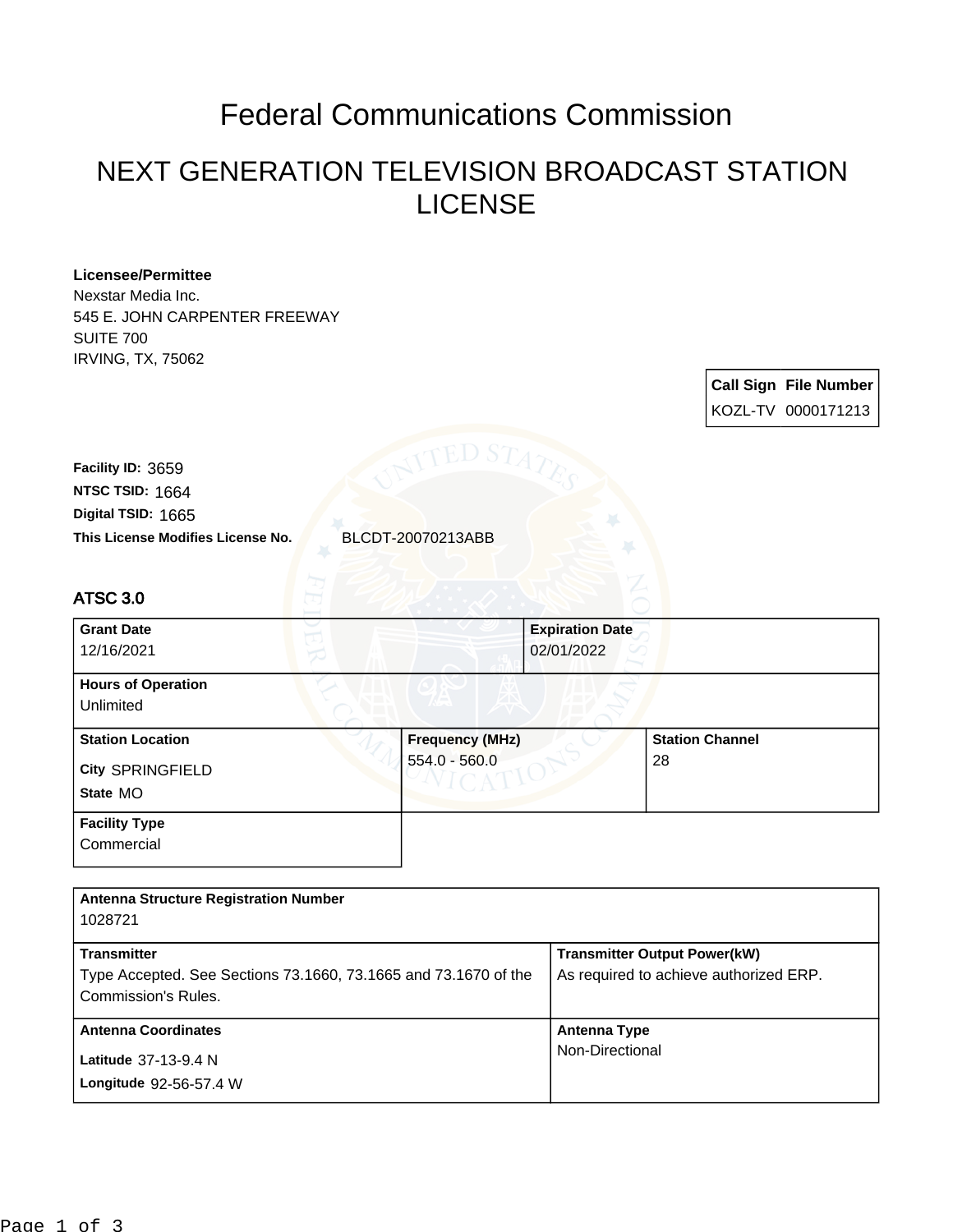| <b>Description of Antenna</b>                                   |                                                   |
|-----------------------------------------------------------------|---------------------------------------------------|
| Make MCI                                                        |                                                   |
| <b>Model 9551516</b>                                            |                                                   |
| Antenna Beam Tilt (Degrees Electrical)                          | Antenna Beam Tilt (Degrees Mechanical @           |
| 0.75                                                            | <b>Degrees Azimuth)</b>                           |
|                                                                 | Not Applicable                                    |
| <b>Major Lobe Directions</b>                                    | <b>Maximum Effective Radiated Power (Average)</b> |
| N/A                                                             | 1000 kW                                           |
|                                                                 | 30.00 DBK                                         |
| <b>Height of Radiated Center Above Ground (Meters)</b>          | <b>Height of Radiated Center Above Mean Sea</b>   |
| 452.9                                                           | Level (Meters)                                    |
|                                                                 | 933.0                                             |
| <b>Height of Radiated Center Above Average Terrain (Meters)</b> | <b>Overall Height of Antenna Structure Above</b>  |
| 493                                                             | <b>Ground (Meters)</b>                            |
|                                                                 | See the registration for this antenna structure.  |
| .                                                               |                                                   |

| <b>Waivers/Special Conditions</b>                       |                        |                        |                        |             |                       |
|---------------------------------------------------------|------------------------|------------------------|------------------------|-------------|-----------------------|
| <b>ATSC 1.0</b>                                         |                        |                        |                        |             |                       |
|                                                         |                        |                        |                        |             | Call Sign Facility ID |
|                                                         |                        |                        |                        | <b>KRBK</b> | 166319                |
| <b>Grant Date</b>                                       |                        | <b>Expiration Date</b> |                        |             |                       |
| 11/19/2018                                              |                        | 02/01/2022             |                        |             |                       |
| <b>Hours of Operation</b><br>Unlimited                  |                        |                        |                        |             |                       |
| <b>Station Location</b>                                 | <b>Frequency (MHz)</b> |                        | <b>Station Channel</b> |             |                       |
| City OSAGE BEACH                                        | $518.0 - 524.0$        |                        | 22                     |             |                       |
| State MO                                                |                        |                        |                        |             |                       |
| <b>Facility Type</b>                                    |                        |                        |                        |             |                       |
| Commercial                                              |                        |                        |                        |             |                       |
| <b>Antenna Structure Registration Number</b><br>1028721 |                        |                        |                        |             |                       |

| 1028721                                                                                |                                        |
|----------------------------------------------------------------------------------------|----------------------------------------|
| <b>Transmitter</b>                                                                     | <b>Transmitter Output Power(kW)</b>    |
| Type Accepted. See Sections 73.1660, 73.1665 and 73.1670 of the<br>Commission's Rules. | As required to achieve authorized ERP. |